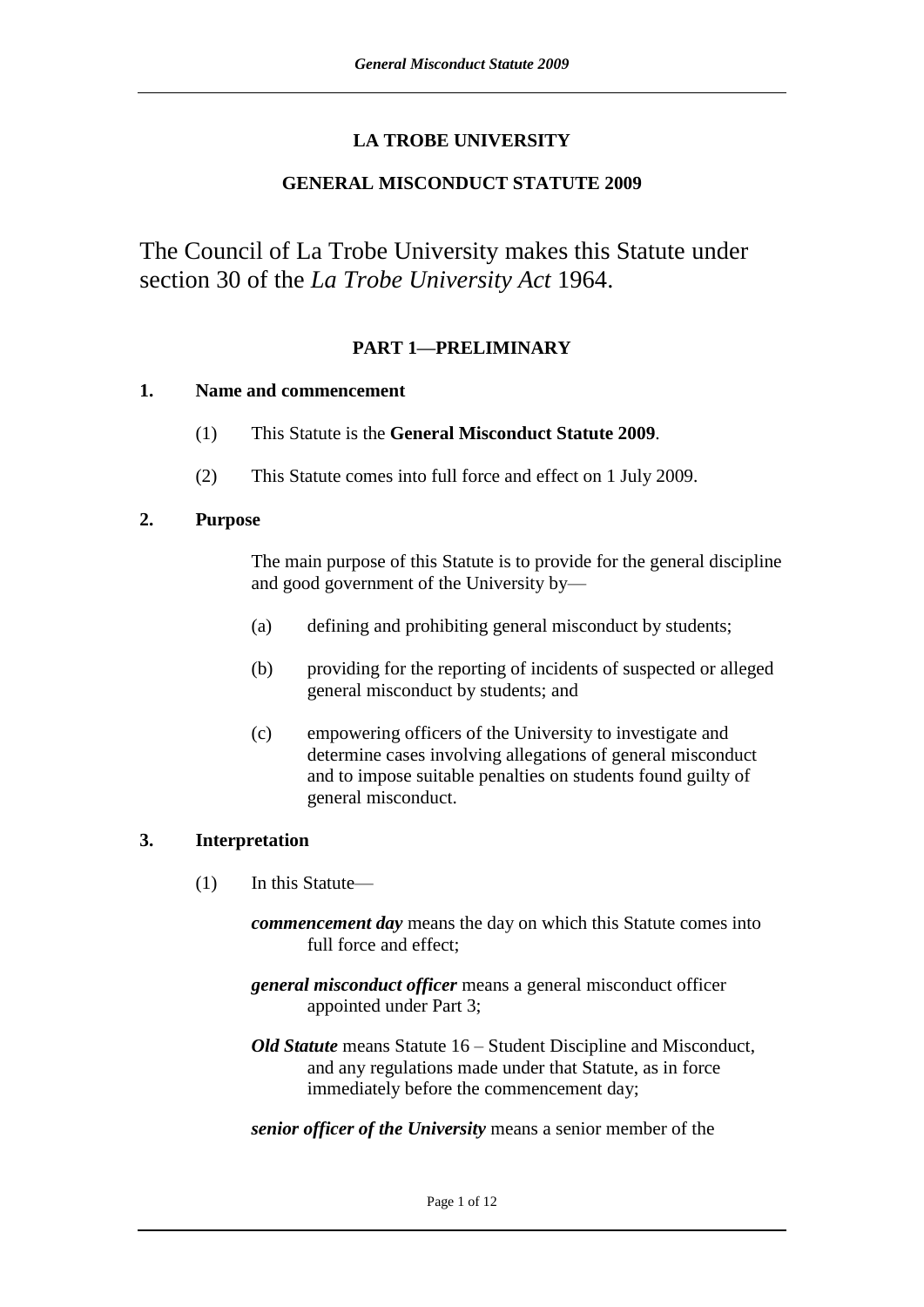academic or general staff;

*student* includes—

- (a) a person who was an enrolled student at a time when he or she is alleged to have engaged in general misconduct; and
- (b) a person who was not an enrolled student at a time when he or she is alleged to have engaged in general misconduct of the kind referred to in section 4(k) but who then becomes an enrolled student after that time.

#### **4. What is general misconduct?**

In this Statute, *general misconduct* means misconduct other than academic misconduct and includes conduct which—

- (a) contravenes any Statute or regulations relating to intellectual property or the use of computer facilities;
- (ac) contravenes, or causes the University to be in contravention of, the law or any University policy or procedure relating to—
	- (i) smoking, alcohol or illicit drugs;
	- (ii) occupational health and safety; or
	- (iii) discrimination, harassment or sexual harassment;
- (b) is engaged in by a student while participating in a clinical or professional placement or internship (however described), being conduct which, had the student engaged in it while at the University, would amount to general misconduct under this Statute;
- (c) interferes with the proper use of, or causes or is likely to cause damage to—
	- (i) the property or facilities of the University;
	- (ii) the property of any other person present at the University;
- (d) constitutes a failure to comply with a lawful direction given by a person authorised by the University to ensure the safety of any person, the preservation of any property or the maintenance of good order within the University;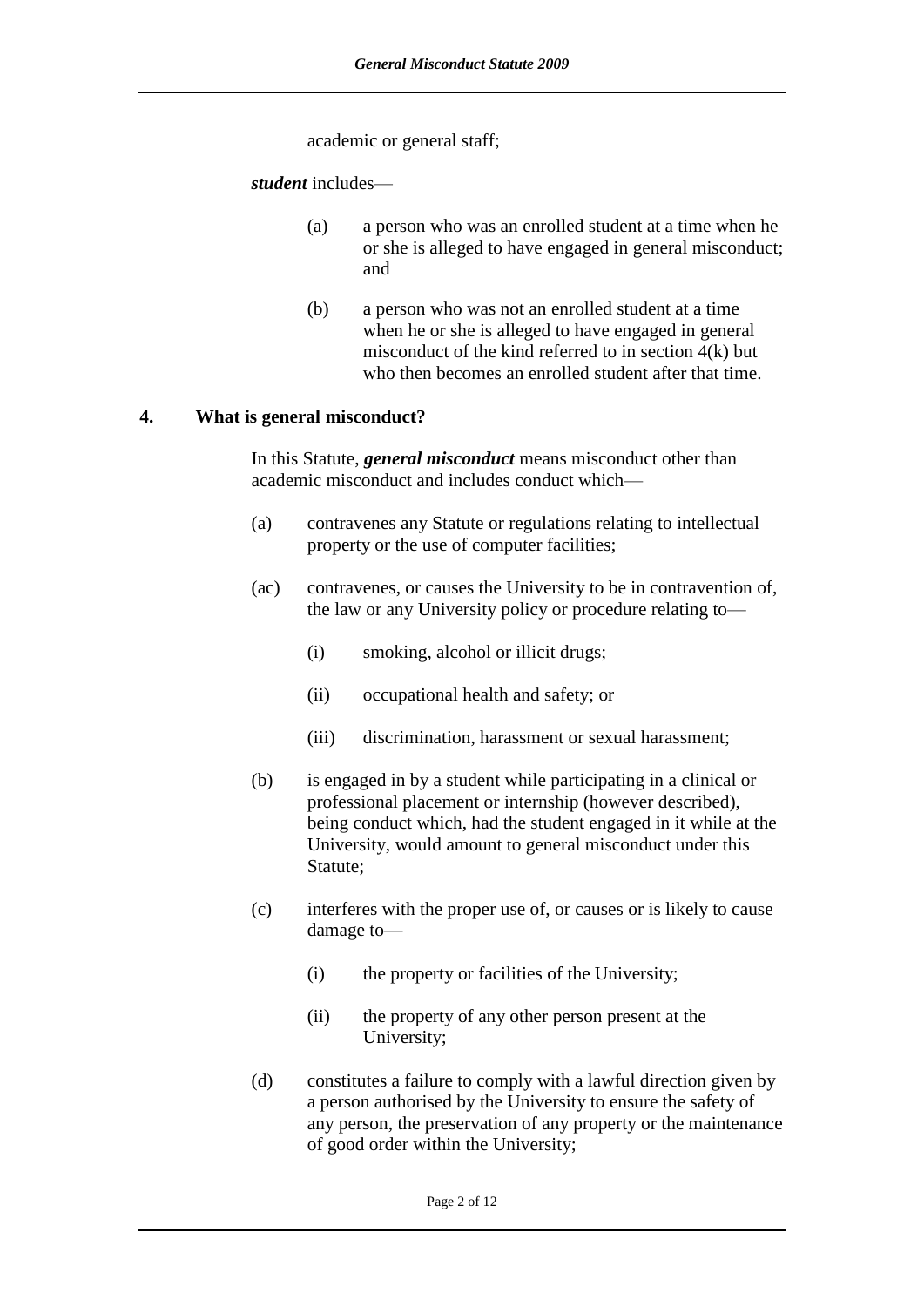- (e) constitutes any of the following—
	- (i) an attack on, or a threat to attack, a person;
	- (ii) the intimidation of, or a threat to intimidate, a person;
	- (iii) physical or verbal abuse of a person;
	- (iv) bullying, vilification, harassment or stalking of any kind and however carried out;
- (f) causes, or is likely to cause, physical injury to any person;
- (g) involves the use of offensive language against a person;
- (h) involves an attempt to bribe, or the bribing of, a member of the academic or general staff of the University;
- (i) prevents, obstructs or hinders, or is intended to prevent, obstruct or hinder, a person authorised by the University to speak at a lecture, class, seminar or other activity or event held within the University;
- (j) impairs the freedom of another person to pursue his or her studies, research or other lawful activity within the University or to participate in the life of the University;
- (k) is detrimental to the interests or good reputation of the University;
- (l) involves the impersonation of a person or the use of forged, false or incomplete evidence of identity, academic status or record or any other relevant matter in order to enrol or maintain enrolment in any course of study or subject offered by the University;
- (m) contravenes any legislation or rules relating to parking and the control of traffic on land owned or controlled by the University; or
- (n) is stated to be general misconduct under any provision of this or any other Statute or any regulations.

# **5. Fines and damages**

(1) A fine or order of damages imposed on a student under this Statute shall be due and payable no later than 28 days after the day on which the fine is imposed.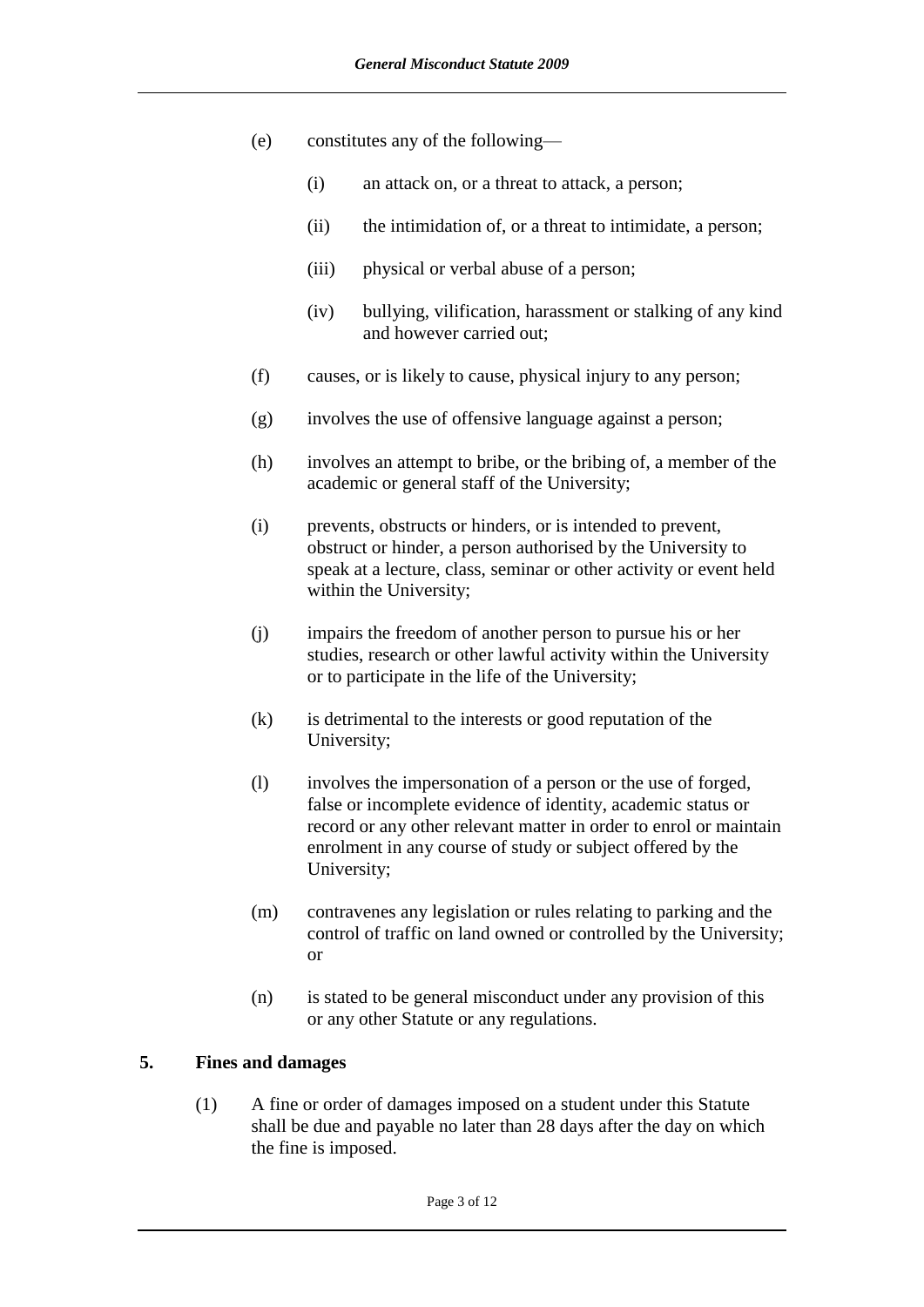**Note:** See section 61 of the Act.

- (2) A student who fails to pay a fine or order of damages by the date it is due under this section is guilty of general misconduct.
- (3) While a fine or order of damages which is overdue remains unpaid, the student upon whom the fine or order or damages was imposed may not, without the written consent of the Vice-Chancellor or the Deputy Vice-Chancellor—
	- (a) enrol or re-enrol in any course, subject or unit;
	- (b) receive the results of any assessments;
	- (c) graduate or be given any academic award;
	- (d) receive a certificate or transcript of academic record.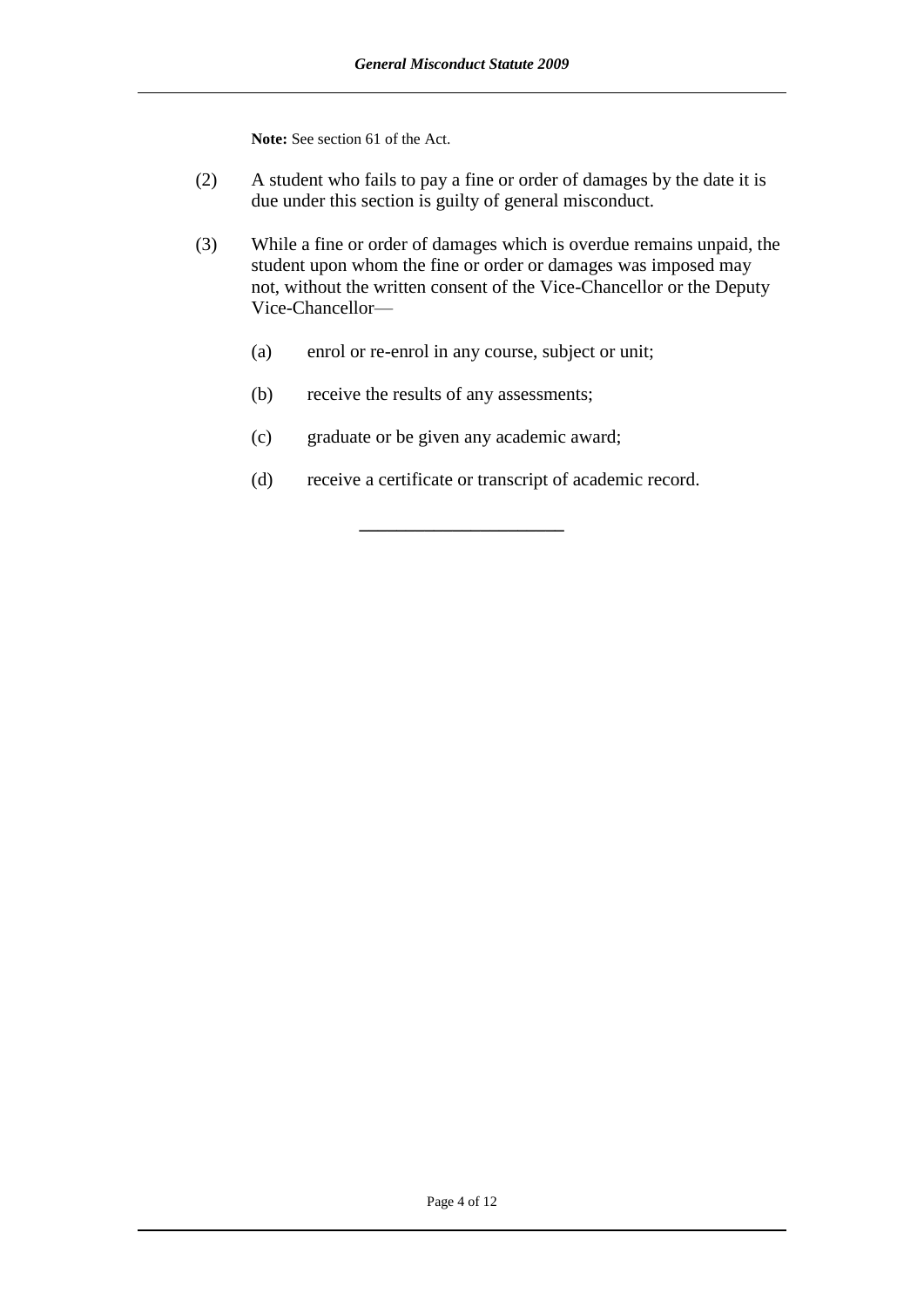# **PART 1A—GENERAL MISCONDUCT PROHIBITED**

# **5A. Students not to engage in general misconduct**

- (1) A student must not engage in general misconduct.
- (2) A student who engages in general misconduct is liable to punishment under this Statute.

**\_\_\_\_\_\_\_\_\_\_\_\_\_\_\_\_\_\_\_\_\_\_**

Page 5 of 12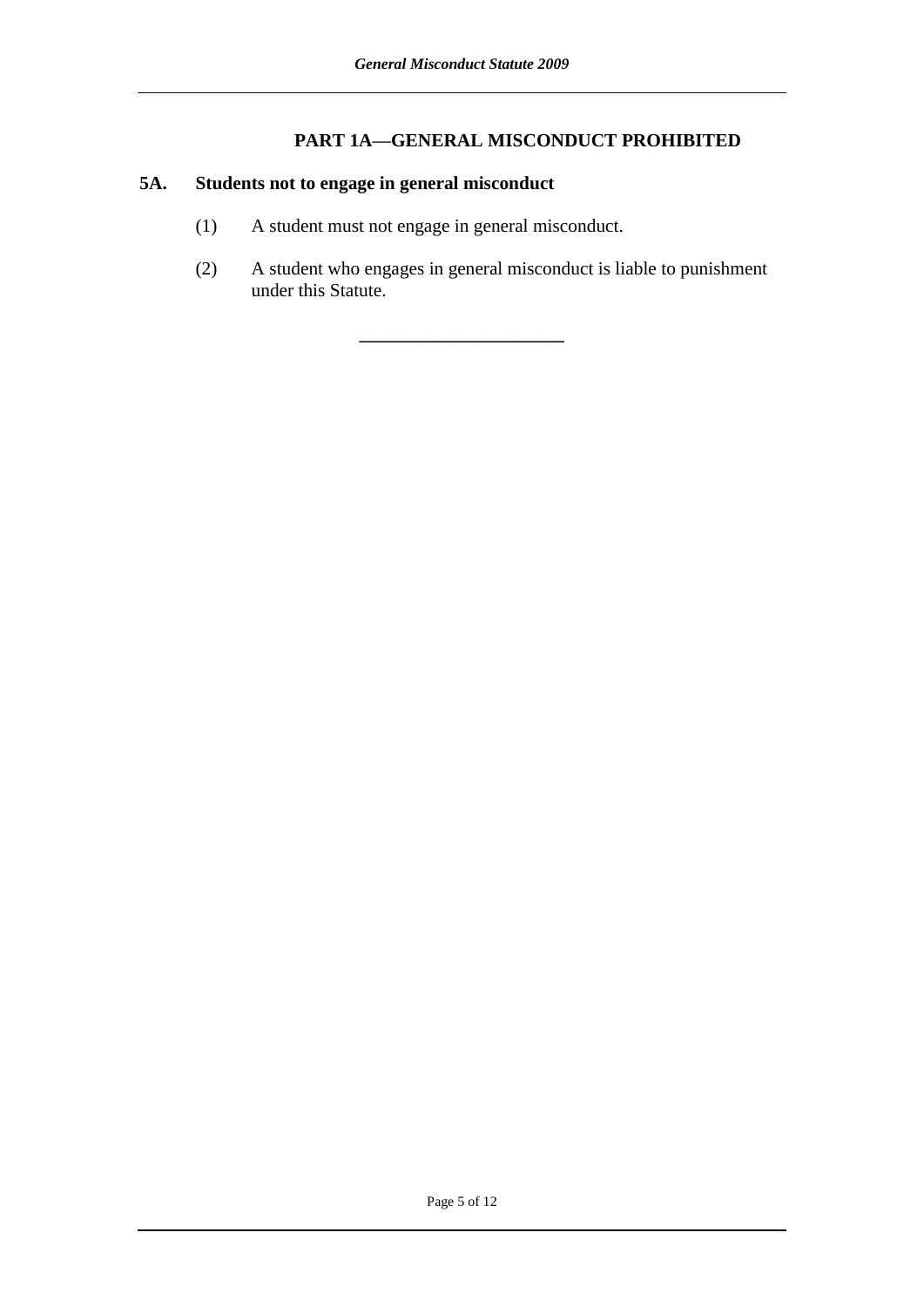# **PART 2—ACTION BY MEMBERS OF THE ACADEMIC AND GENERAL STAFF**

### **6. Students who disrupt lectures etc may be excluded for prescribed period**

- (1) If a student behaves in a disruptive fashion at a lecture, seminar, tutorial or other activity or event conducted by a member of the academic staff of the University (the *member*), the member may exclude the student from—
	- (a) the lecture, seminar, tutorial or other activity or event; and
	- (b) any further lectures, seminars, tutorials or other activities or events to be conducted by the member for up to 4 weeks.
- (2) If a member excludes a student from any further lectures, seminars, tutorials or other activities or events to be conducted by the member, the member must give written notice of the exclusion to the excluded student as soon as practicable after the exclusion is given. A notice must set out the reasons for the exclusion.

#### **Examples for subsections (1) and (2)**

A student causes some minor disruption to a lecture, and the lecturer decides to exclude the student form the lecture. The lecturer may do so simply by asking the student to leave the lecture. No written notice of exclusion is required.

A student disrupts a number of lectures in a row, and the lecturer decides to exclude the student from any further lectures for the prescribed period. The lecturer may ask the student to leave the lecture and then give the student written notice of the length of the exclusion afterwards.

- (3) A student must comply with an exclusion given under this section.
- (4) A student who fails to comply with an exclusion given under this section is guilty of general misconduct.

#### **7. Students who disrupt examinations etc may be excluded**

- (1) If a student disrupts an examination, a member of the academic staff of the University, or any person employed by the University to act as an invigilator at the examination, may exclude the student from the examination.
- (2) If a student fails to comply with any rules or instructions specified for the conduct of an examination, a member of the academic staff of the University, or any person employed by the University to act as an invigilator at the examination, may exclude the student from the examination.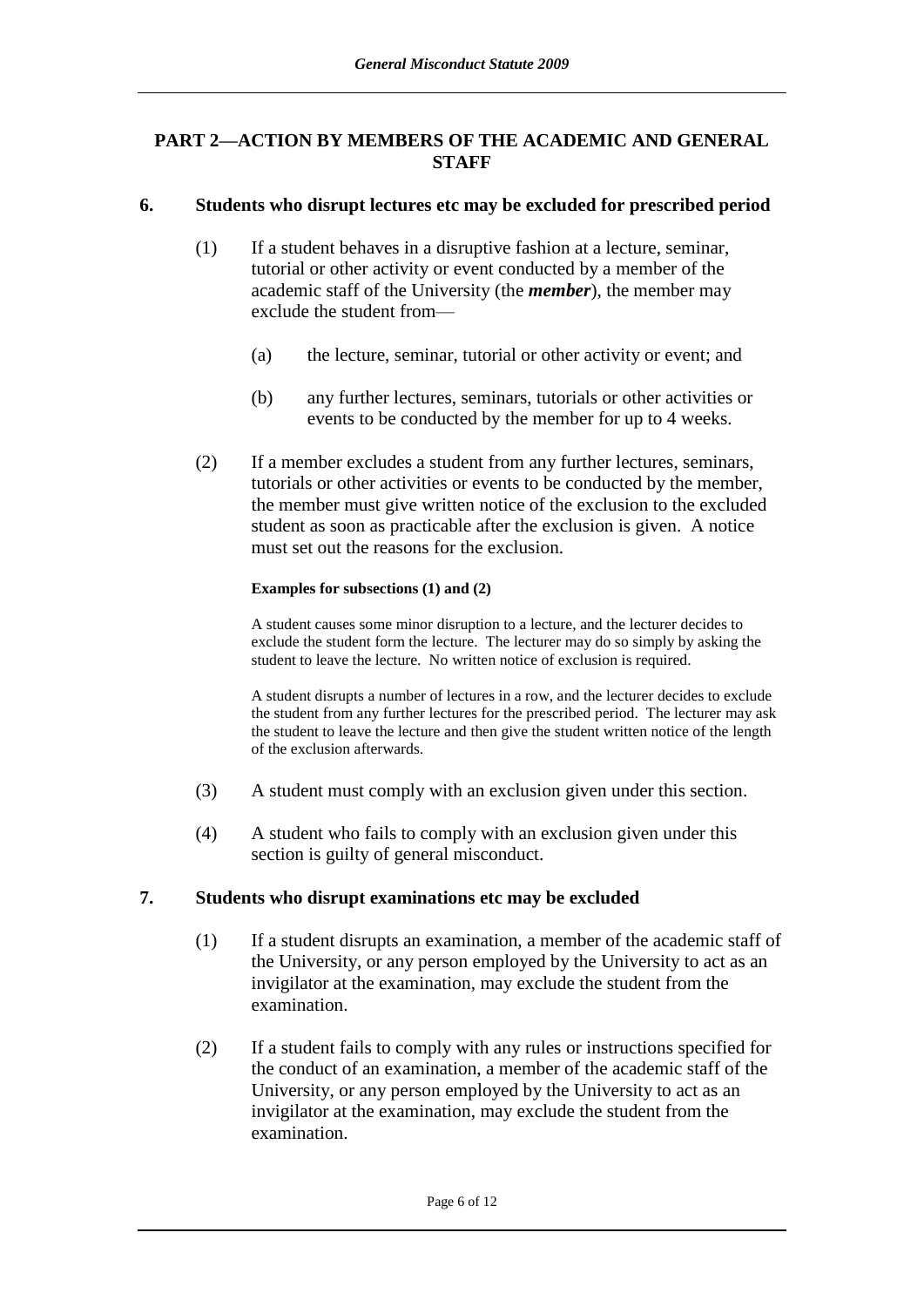- (3) A student must comply with an exclusion given under this section.
- (4) A student who fails to comply with an exclusion given under this section is guilty of general misconduct.
- (5) In this section 7, *examination* means an assessment in the form of a test or a formal examination, as the case requires.

#### **Note:**

A student who fails to comply with any rules or instructions specified for the conduct of an examination may also be guilty of academic misconduct: see section 4 of the **Academic Misconduct Statute 2009**.

#### **8. Senior members of academic and general staff to investigate alleged or suspected general misconduct**

- (1) A senior member of the academic or general staff of the University, other than a senior member who has been appointed as a general misconduct officer under Part 3, must investigate any alleged or suspected act of general misconduct on the part of a student of which he or she becomes aware or which is brought to his or her attention.
- (2) If, after conducting an investigation in accordance with the prescribed requirements (if any), a senior member of the academic or general staff is reasonably satisfied that there is enough evidence to support a finding that a student has engaged in general misconduct, the senior member must report the matter to a general misconduct officer for determination under Part 3.
- (3) A report under subsection (2) must include details of the evidence upon which the report is based.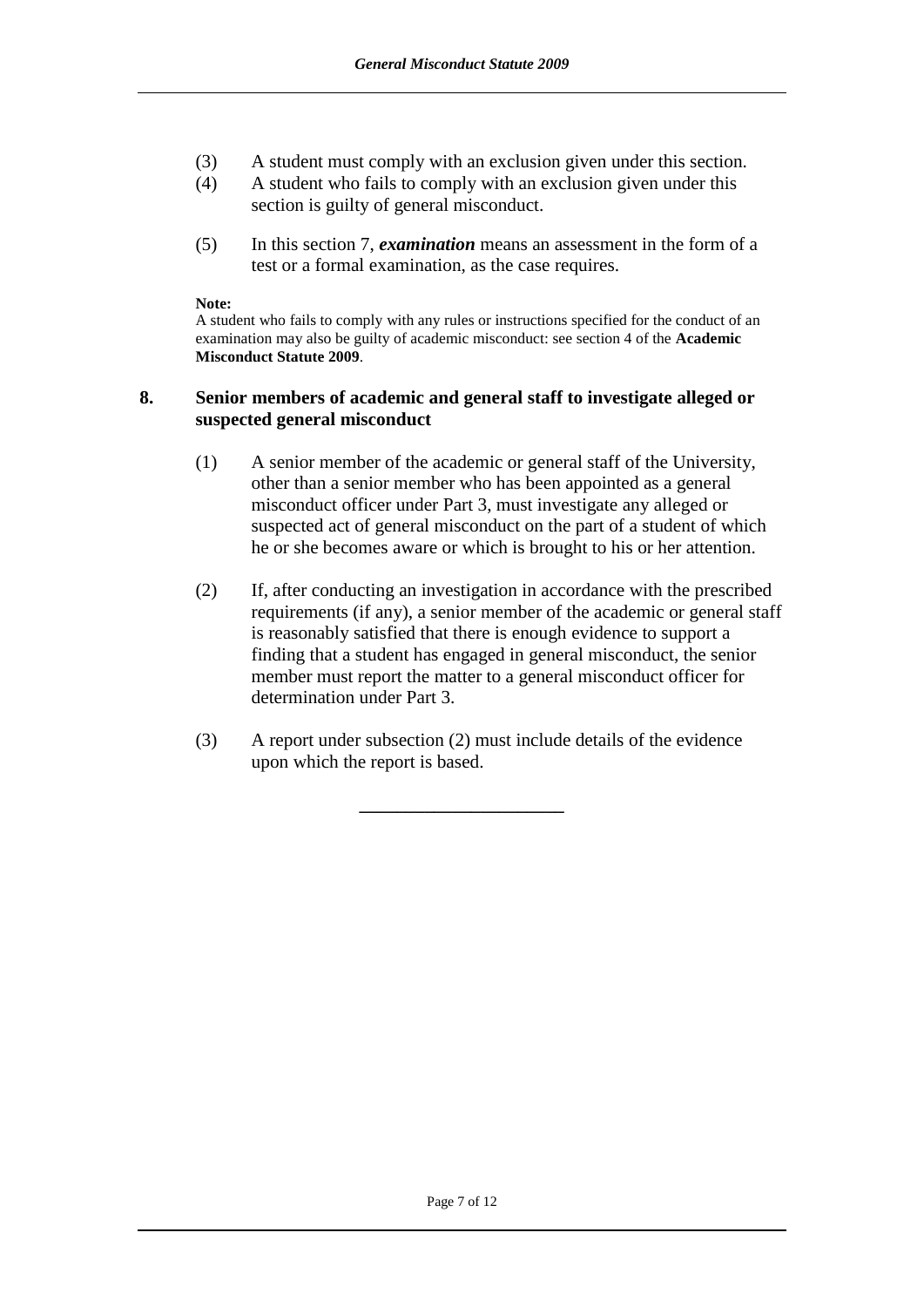# **PART 3—ACTION BY GENERAL MISCONDUCT OFFICERS**

#### **9. General misconduct officers**

The Vice-Chancellor may appoint a person as a general misconduct officer if the Vice-Chancellor believes, on reasonable grounds, that the person has suitable skills and experience.

#### **10. General misconduct officers to hear and determine allegations of general misconduct**

- (1) A general misconduct officer must hear and determine all allegations of general misconduct in respect of students that are referred or reported to him or her under this Statute or the regulations.
- (2) In a hearing under subsection (1), a student may be accompanied by a support person, other than a legal practitioner or person with a law degree.
- (3) A support person accompanying a student under subsection (2) is not entitled to make submissions or present arguments to the general misconduct officer on behalf of the student, or act in any other way as an advocate for the student.
- (4) If after conducting a hearing under subsection (1) the general misconduct officer finds that an allegation of general misconduct is substantiated, the general misconduct officer may do any one or more of the following—
	- (a) impose a reprimand;
	- (b) impose a fine of up to 10 penalty units;
	- (c) if the general misconduct involved damage to any property of the University, order the student to pay an amount of damages for the cost of restoring or repairing the damaged property;
	- (d) direct that the student be prohibited from entering, remaining at or using the areas or facilities of the University specified in the direction for the period specified in that direction;
	- (e) direct that the student be suspended or excluded from the University;
	- (f) impose any other prescribed penalty.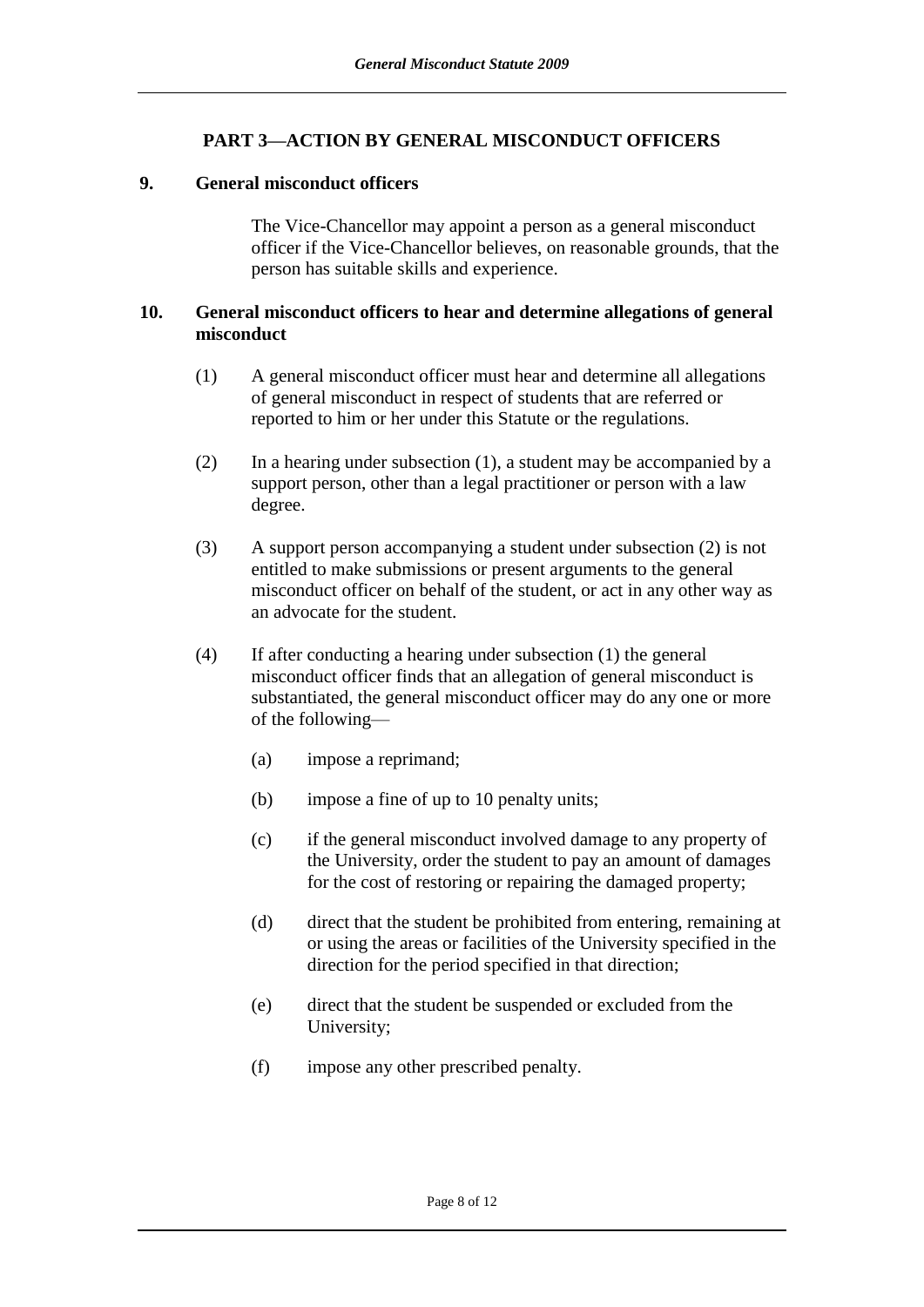- (5) A general misconduct officer must give a written notice of a determination under this section which—
	- (a) sets out the reasons for the determination; and
	- (b) includes a statement—
		- (i) informing the student that he or she may apply to the University Appeals Committee under section 12 of this Statute for a review of the decision; and
		- (ii) describing the requirements prescribed in section 12 for making such an application.
- (6) A notice of a determination under this section must be given to the student concerned as soon as practicable after the decision is made.
- (7) The University may recover an amount of damages assessed against a student by a general misconduct officer under subsection (4)(c) in any court of competent jurisdiction as a debt due to the University.
- (8) A student who fails to comply with a direction given under subsection (4)(d) is guilty of general misconduct.

#### **11. Procedural requirements for general misconduct officers**

- (1) In conducting a hearing under this Part, a general misconduct officer—
	- (a) is bound by the rules of natural justice;
	- (b) is not bound by the rules of evidence or practices or procedures applicable to courts of record; and
	- (c) may inform him or herself on any matter as he or she sees fit.
- (2) A general misconduct officer—
	- (a) must conduct each hearing with as little formality and technicality, and determine each proceeding with as much speed, as the requirements of this Statute, the regulations and a proper consideration of the matters before him or her permits; and
	- (b) subject to this Statute and the regulations, may regulate his or her own procedure.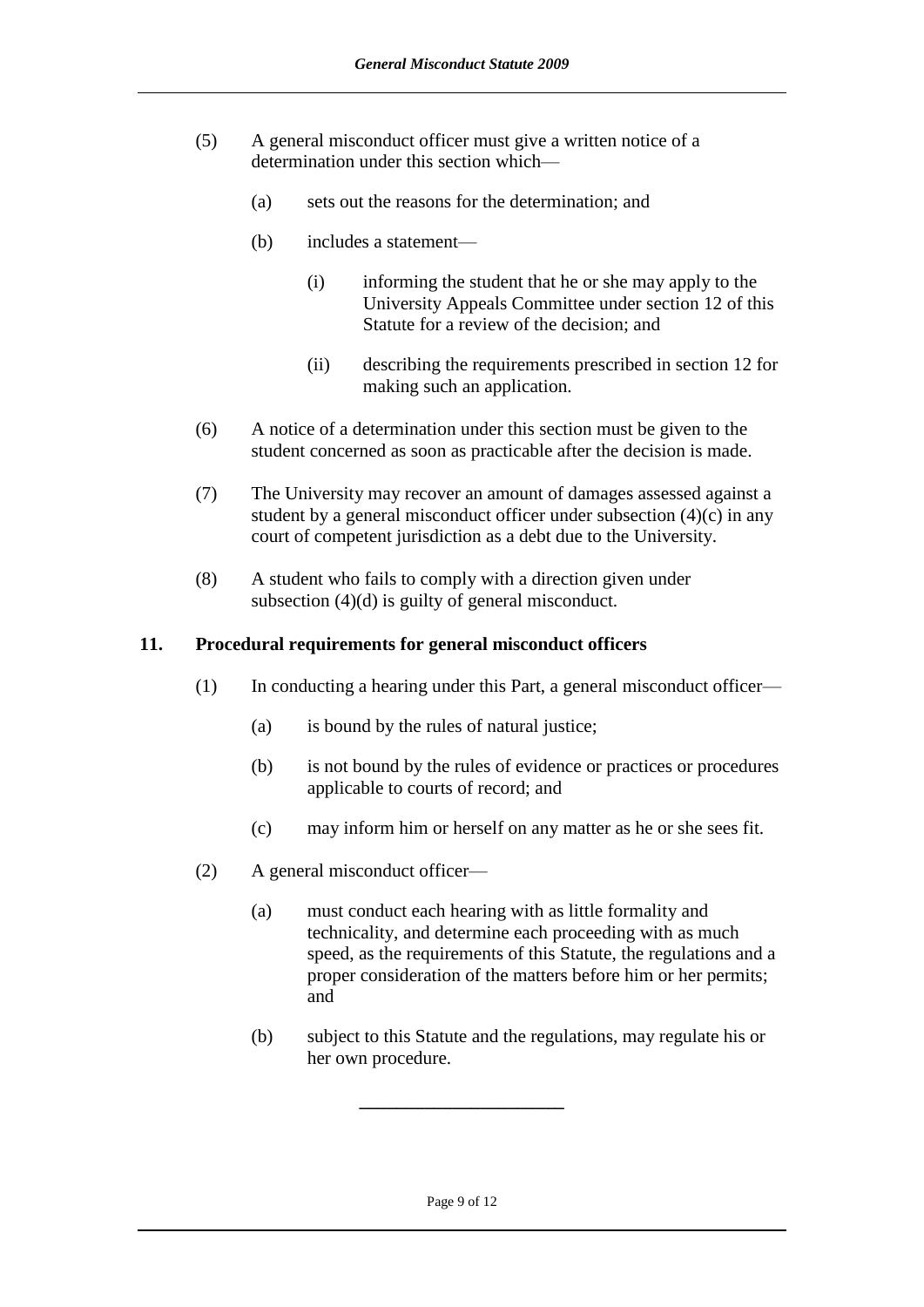# **PART 4—UNIVERSITY APPEALS COMMITTEE**

### **12. Applications for review**

- (1) A student affected by a decision made under section 10 may lodge an application for review of the decision by the University Appeals Committee on one or more of the following grounds—
	- (a) the finding that the alleged general misconduct took place is flawed;
	- (b) the general misconduct officer responsible for the decision did not act in accordance with the requirements of this Statute or the regulations when hearing and determining the allegation of general misconduct;
	- (c) the penalty imposed is too severe.
- (2) An application for review must be lodged with the University Appeals Committee within 20 working days of receiving notice of the decision.
- (3) An application under this section for review must—
	- (a) be in writing and in the English language; and
	- (b) specify the grounds on which the review is sought and provide particulars in support of those grounds.
- (4) In subsection (1)(c), *penalty* includes a reprimand, fine, order or direction imposed under section 10(4).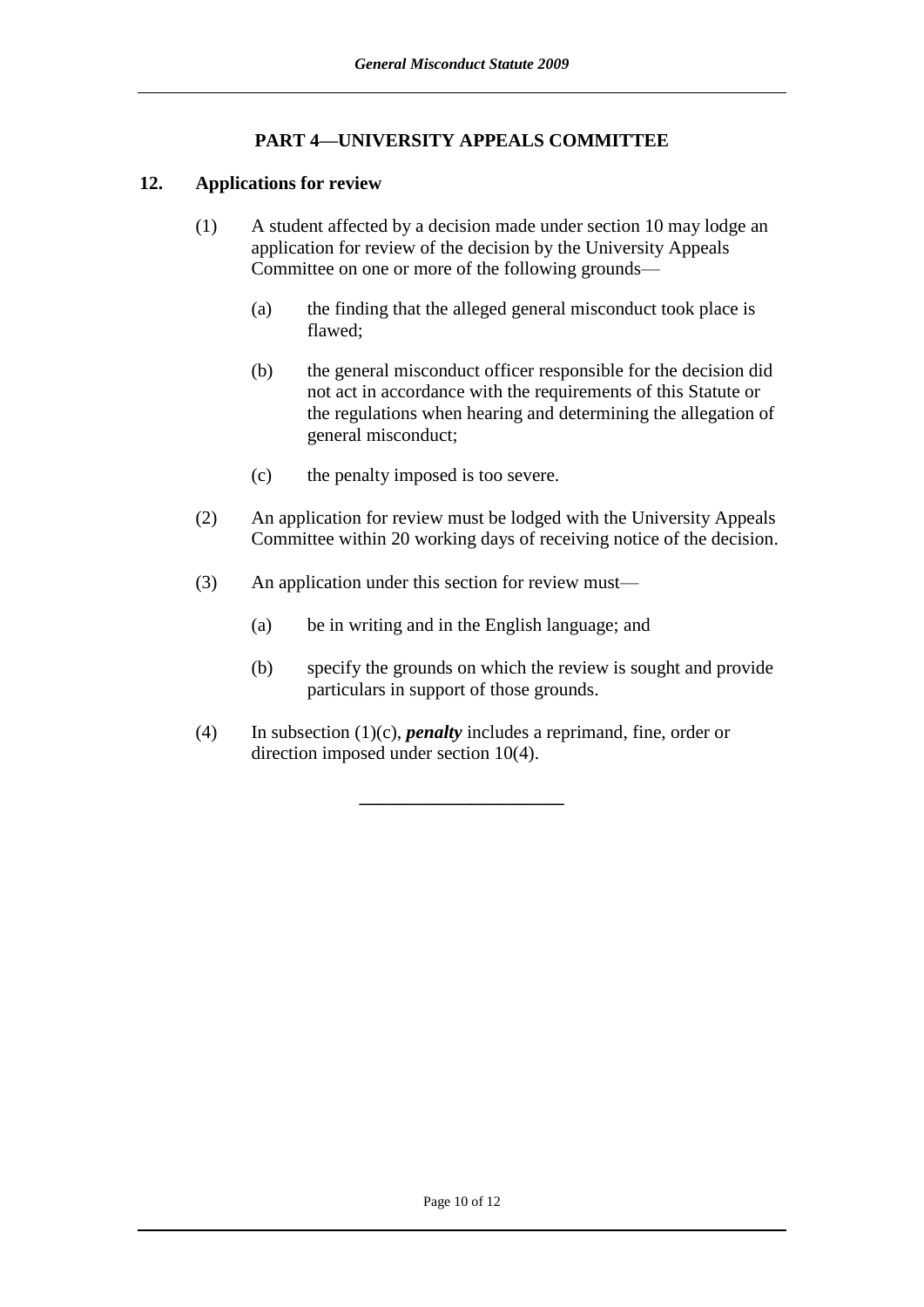# **PART 5—ACTION BY VICE-CHANCELLOR**

# **13. Students who pose risk of injury or damage may be excluded and suspended or terminated**

- (1) If the Vice-Chancellor is satisfied that a student has engaged in general misconduct of the kind referred to in section  $4(c)$ , (e) or (f), or that a student's conduct otherwise poses a risk of injury or damage to any person or property or to the interests or good reputation of the University, the Vice-Chancellor may—
	- (a) exclude the student from the University or any part or facility of the University indefinitely or for a period determined by the Vice-Chancellor; and
	- (b) suspend or terminate the student's enrolment.
- (2) The Vice-Chancellor must give written notice of his or her decision under subsection (1) to the student concerned as soon as reasonably practicable. A notice of decision must set out the reasons for the decision.
- (3) If the Vice-Chancellor is reasonably satisfied that it is appropriate or necessary in the circumstances, an exclusion given under subsection (1)(a) may be expressed to take effect immediately and, if so expressed, shall take effect immediately, even if the written notice required by subsection (2) cannot be given to the student concerned immediately.
- (4) A student must comply with an exclusion given under subsection  $(1)(a)$ .
- (5) For the avoidance of doubt, a student who fails to comply with an exclusion given under subsection  $(1)(a)$  is guilty of general misconduct.
- (6) Nothing in subsection (5) affects any other right or remedy which the University may have against the student under other legislation or at common law.